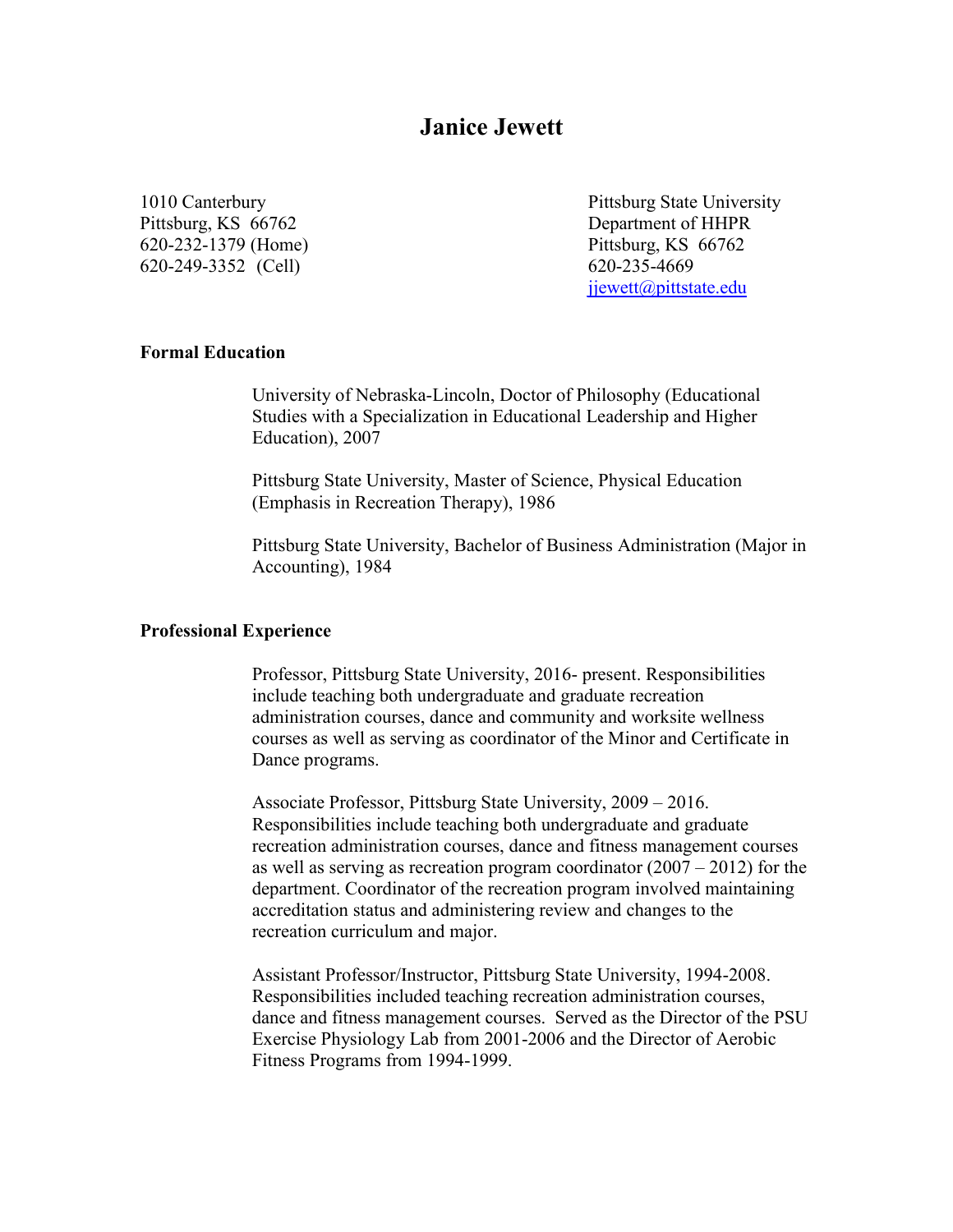Group Fitness Instructor, Pinamonti Wellness Center, Pittsburg, KS 2016 present. Responsibilities include maintaining current CPR/First Aid Certification, instructing group fitness classes and recruiting new members.

Group Fitness Instructor, Pittsburg State University, Pittsburg, KS 1994 present. Responsibilities include instructing and coordinating various group fitness classes for faculty, staff and students in various capacities.

Group Fitness Instructor, City of Pittsburg, KS 1990-1994. Taught group fitness classes to city employees.

Activity Director for PSU's National Youth Sports Program, 1995-1999. Responsibilities included recruiting campers, hiring and training staff, planning activities, overseeing the grant and supervising daily camp operations for a six-week summer camp.

Director, Pittsburg Parks and Recreation, Pittsburg, KS 1990-1994. Responsibilities included administering a four-million-dollar budget including facilities such as Pittsburg Municipal Swimming Pool, Four Oaks Golf Course, Memorial Auditorium, eight city parks, and a cemetery.

Program Coordinator, Lee's Summit Parks and Recreation Department, Lee's Summit, MO 1987-1988. Responsibilities included planning and overseeing a variety of recreation programs and special events for area youth and adults with a budget of \$150,000.

Center Director, Newton Recreation Commission, Newton, KS 1986- 1987. Responsibilities included scheduling the recreation center and planning and organizing a variety of recreation programs and special events for area youth and adults.

Gas Purchase Accountant, Phillips Petroleum Company, Bartlesville, OK 1984-1985. Responsibilities included gas purchase accounting for several of Phillips customers.

#### **Professional Service and Involvement a. Organization memberships**

Society of Health and Physical Educators (SHAPE America), formerly American Alliance of Health, Physical Education, Recreation and Dance, Active Member since 2001

Kansas Recreation and Parks Association, Active Member since 1990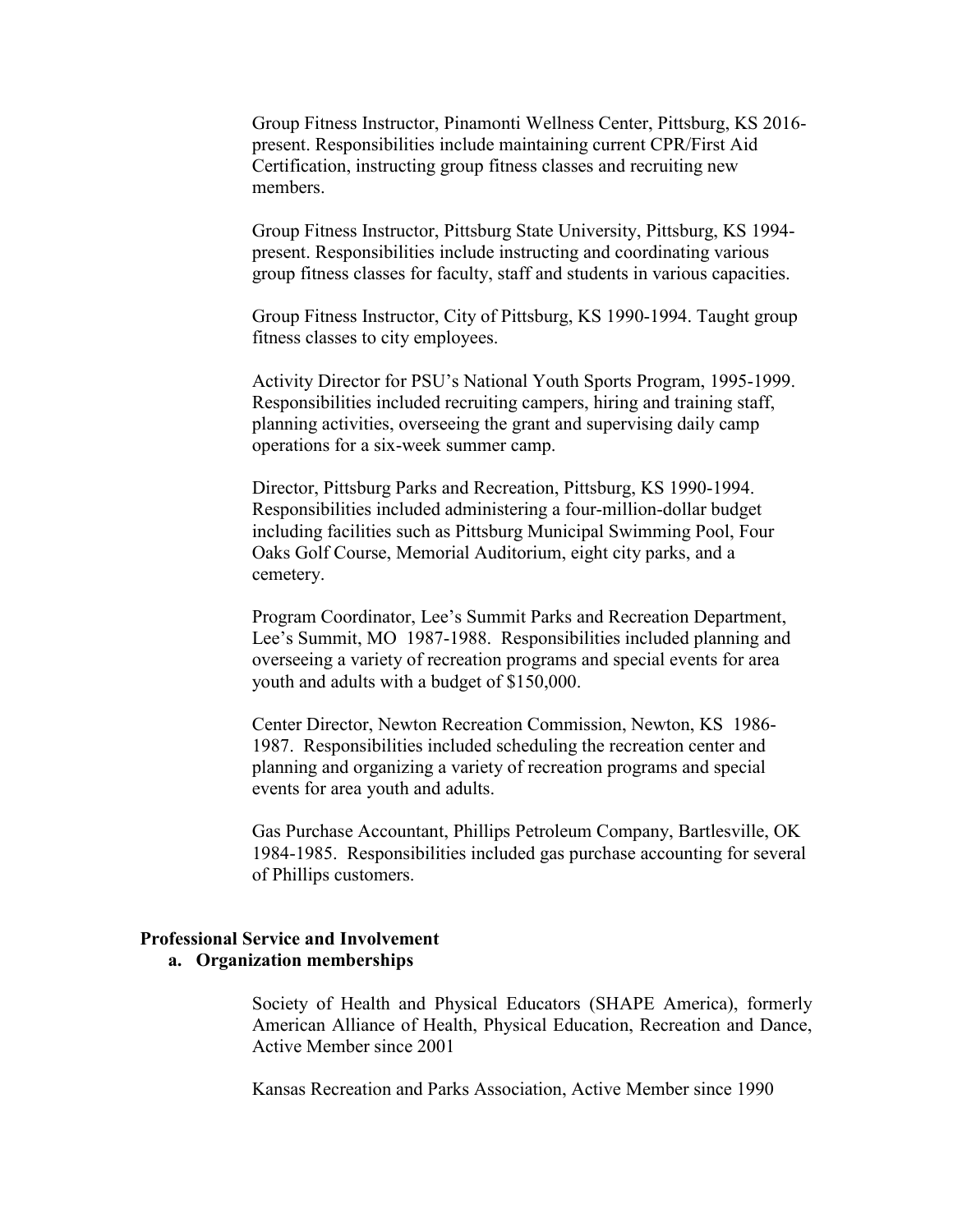Kansas Association of Health, Physical Education, Recreation and Dance, Active Member since 1994

National Association of Kinesiology and Physical Educators in Higher Education, Member, 2006

Kansas Recreation and Parks Association, Executive Board Member, 2004

Kansas Association of Health, Physical Education, Recreation and Dance, Co-convention Manager, 2008

Kansas Association of Health, Physical Education, Recreation and Dance, Recreation Chair, 2003 and 2008

Kansas Association of Health, Physical Education, Recreation and Dance, Dance Chairperson, 2000

Kansas Recreation and Parks Association, Board of Directors, 1995, 2012- Present

Kansas Recreation and Parks Association, Chair of Higher Education, 2012 to present

Kansas Recreation and Parks Association, Recreation Branch Board Member, 1994

Kansas Recreation and Parks Association, Chair of Research, 1996

#### **b. Workshops, Clinics, etc**

Annual Conference, Kansas Recreation and Parks Association, 1990 – Present

Annual Conference, Kansas Association of Health, Physical Education, Recreation and Dance, 1994 – Present

Jump! Dance Convention and Competition, Overland Park, KS 2015

American Alliance for Health, Physical Education, Recreation and Dance, 2000 (Cincinnati, OH), 2008 (Dallas, TX), 2013 (Charlotte, NC), 2014 (St. Louis, MO)

Annual Conference, Kansas Thespian Society, 2013 to 2016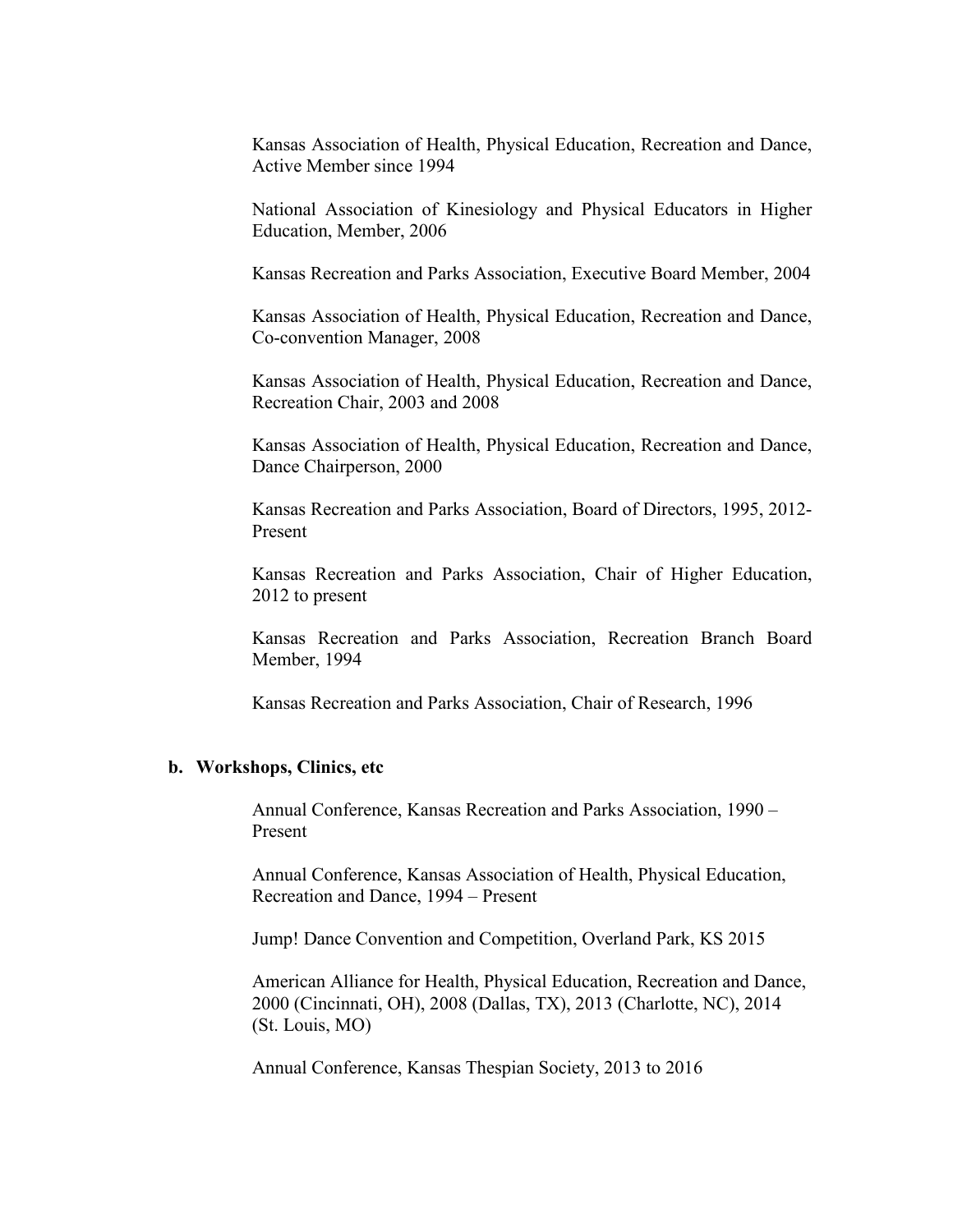Talent on Parade Workshop, Overland Park, KS 2013

Talent on Parade Dance Nationals, Tulsa, OK 2014

Kansas City Ballet Open Rehearsal, Kansas City, MO 2013

Stage One Dance Nationals, Branson, MO 2011 to present

Dance Intensive, Norman, OK, 2012 and 2014

Annual Conference, Women in Educational Leadership, Lincoln, NE, 2007

Annual Conference, Central District American Association of Health, Physical Education, Recreation and Dance, Overland Park, KS, 2007

Physical Focus/Physical Dimensions Workshop Facilitator, Pittsburg State University, Pittsburg, KS 2000

Annual Conference, National Youth Sports Program, Grant Recipient Orlando, FL 1999

Physical Focus/Physical Dimensions Training, Emporia, KS 1999

Annual Conference, National Recreation and Parks Association, 1990- 1994 (Anaheim, CA; Baltimore MD, San Jose, CA) 1998 (Phoenix, AZ)

Annual Conference, National Youth Sports Program, Grant Recipient Orlando, FL 1997

Fitness Conference, Kansas Recreation and Parks Association, Organizer and Presenter Derby, KS 1996

Annual Conference, National Youth Sports Program Grant Recipient Washington, DC 1996

Annual Conference, National Youth Sports Program Orlando, FL Grant Recipient 1995

#### **c. Major Speaking Engagements and Presentations**

"Developing Leaders Within Your Organization", Kansas Recreation and Parks Annual Convention, Topeka, KS 2020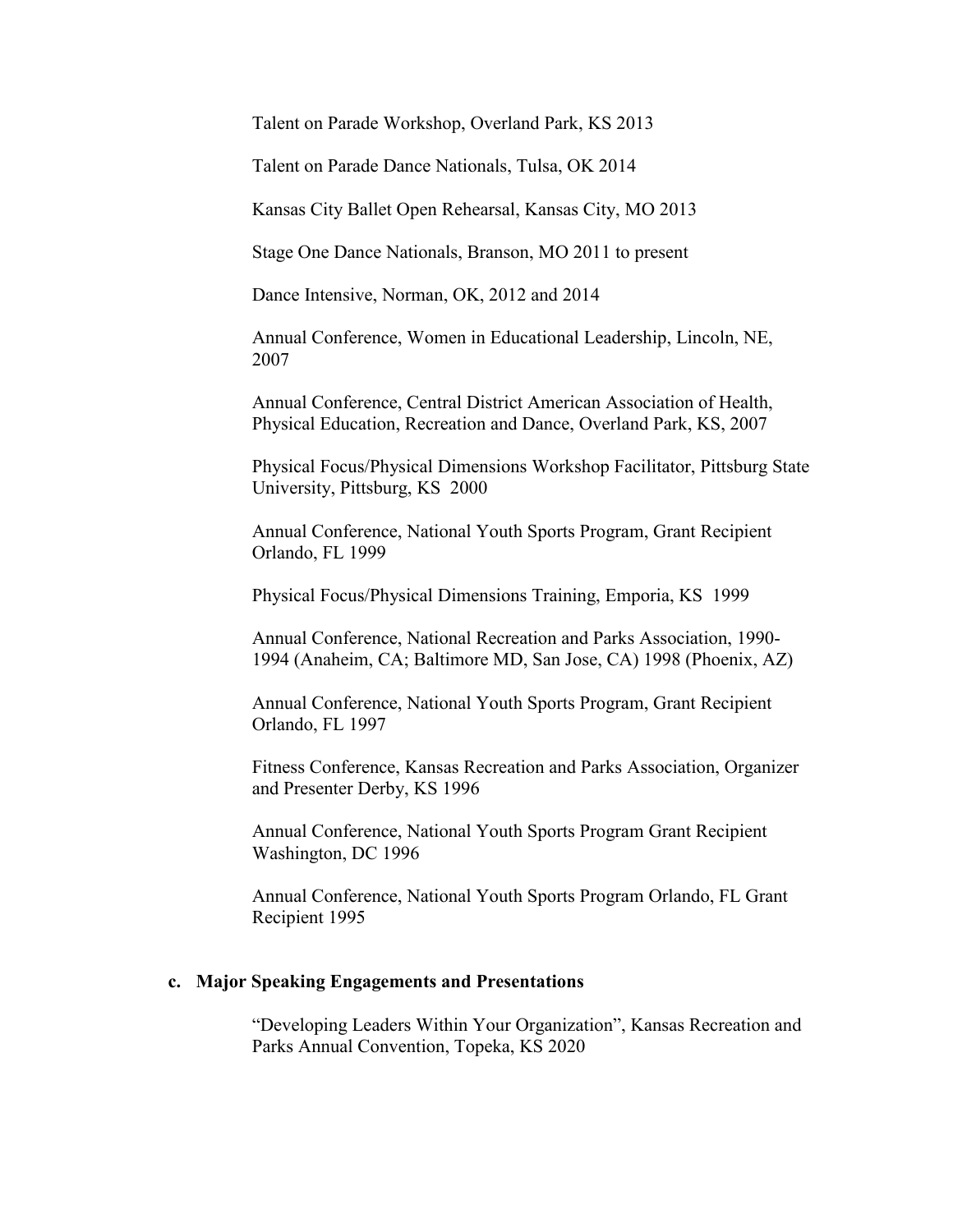"Job Opening, Recent Grads Welcome", Kansas Recreation and Parks Annual Convention, Topeka, KS 2020

"More Elementary Fitness Activities from Around the World, SHAPE America Convention, Salt Lake City, Utah 2020 (Presentation accepted, Convention Canceled)

Annual Dance Showcase, Producer, Bicknell Family Center for the Arts, Pittsburg State University, Pittsburg, KS 2016, 2017, 2018 and 2019

"Simple Dances and Rhythmical Ideas to Implement and Teach Right Away", Kansas Association of Health, Physical Education, Recreation and Dance Convention, Pittsburg, KS 2019

"Elementary Fitness Activities From Around the World", SHAPE America Convention and Expo, Tampa FL 2019

"The Internship Experience: Different Perspectives", Kansas Recreation and Parks Annual Convention, Wichita, KS 2018

"Lines, Circles and Squares to Shake, Rattle and Roll", Kansas Association of Health, Physical Education, Recreation and Dance Convention, Emporia, KS 2018

"Zumba", Kansas Association of Health, Physical Education, Recreation and Dance Convention, Emporia, KS 2018

"Chair Yoga", Kansas Recreation and Parks Annual Convention, Manhattan, KS 2017

"Dance Showcase", National Dance Education Organization, San Antonio, TX 2017

"Folk Dance For All", Kansas Association of Health, Physical Education, Recreation and Dance Convention, Topeka, KS 2017

"Roundup for Students and Professional Interaction", Kansas Recreation and Parks Annual Convention, Dodge City, KS 2016

"Boot Scoot and Boogie in Parks", Kansas Recreation and Parks Annual Convention, Dodge City, KS 2016

"Flashmob", Kansas Association of Health Physical Education Recreation and Dance Annual Convention, Pittsburg, KS 2015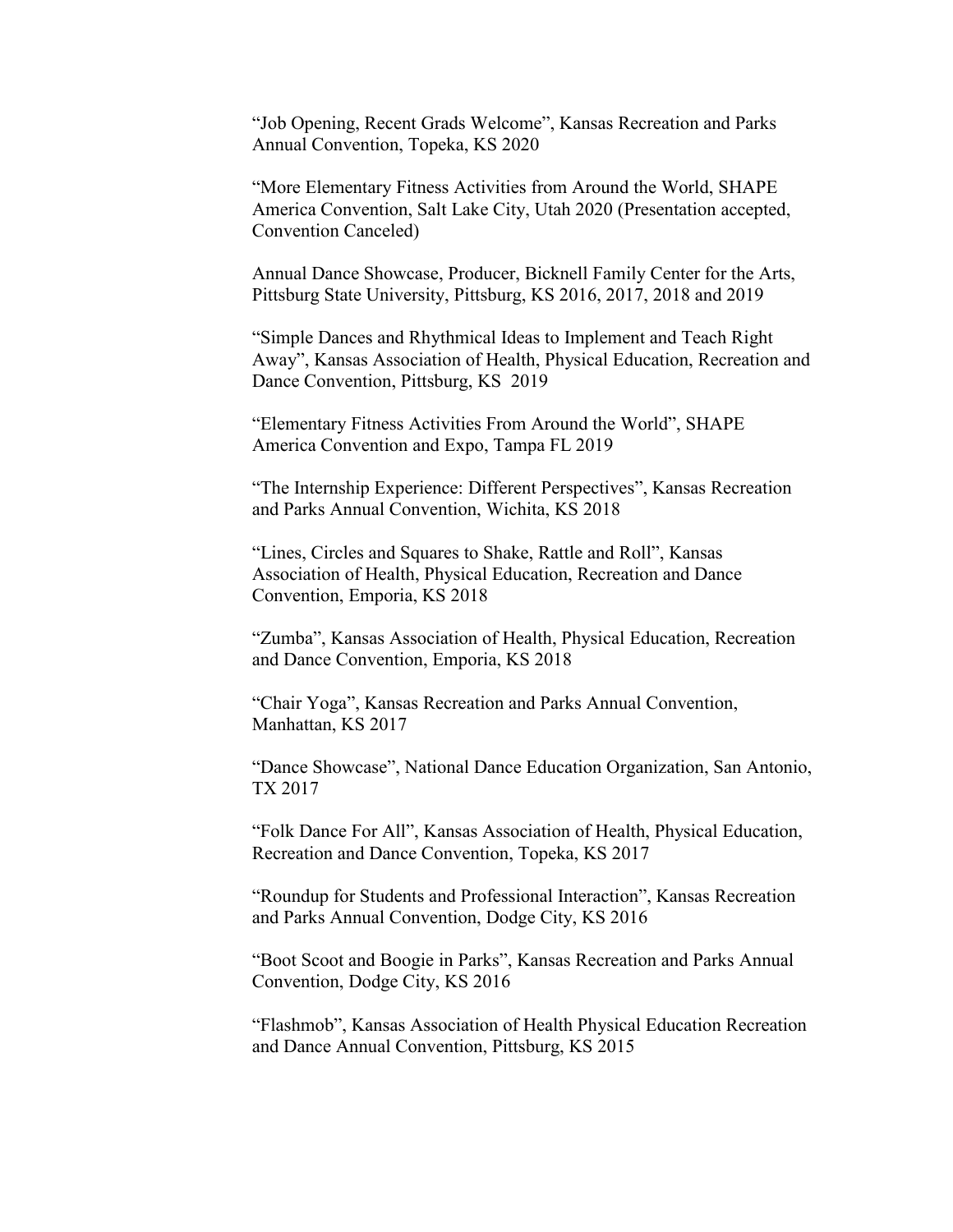"Wake Up! Icebreakers and Brain Stimulators to get You and Your Staff Moving, Kansas Recreation and Parks Annual Convention, Topeka, KS 2015

"Rhythm and Dance Activities to Enhance Skills", Kansas Association of Health Physical Education Recreation and Dance Annual Convention, Pittsburg, KS 2014

"Mix it Up With Zumba", Kansas Association of Health Physical Education Recreation and Dance Annual Convention, Pittsburg, KS 2014

"Tap Dance for Beginners", Kansas Association of Health Physical Education Recreation and Dance Annual Convention, Pittsburg, KS 2014

"Zumba", American Alliance of Health, Physical Education, Recreation and Dance Annual Convention, St. Louis, MO 2014

"Maximizing Your Conference Experience", Kansas Recreation and Parks Annual Convention, 2014

"iGeek Fitness", Kansas Recreation and Parks Annual Convention, Manhattan, KS 2013

"Zumba Party", American Alliance of Health, Physical Education, Recreation and Dance Annual Convention, Charlotte, NC 2013

"Simple Swing Steps", Kansas Association of Health Physical Education Recreation and Dance Annual Convention, Emporia, KS 2013

"Zumba Fit", Kansas Association of Health Physical Education Recreation and Dance Annual Convention, Emporia, KS 2013

"Flashmob Craze", Kansas Association of Health, Physical Education, Recreation and Dance Convention, presented by Janice Jewett, Julia Spresser and Jenna Wendt, Lawrence, KS 2012

"Rhythmical Games, Icebreakers and Dances", Kansas Recreation and Parks Association Annual Convention, Topeka KS, 2011

"Dances for Anyone and Everyone", Kansas Recreation and Parks Association Annual Convention, Topeka KS, 2011

"Zumba Rocks", Kansas Association of Health Physical Education, Recreation and Dance Annual Convention presented by Julia Spresser and Janice Jewett, Hays, KS, 2011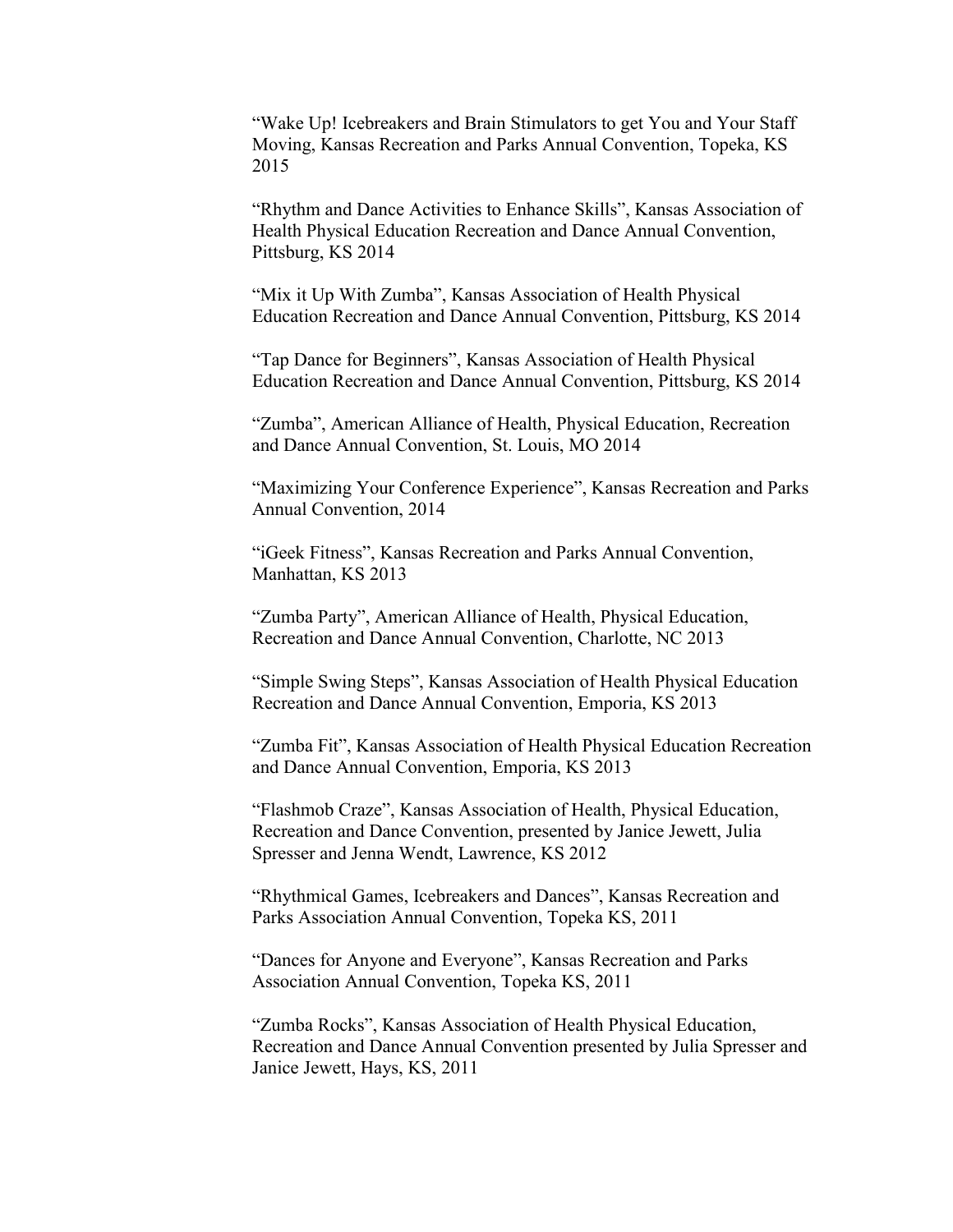"World Zumba", Kansas Association of Health Physical Education, Recreation and Dance Annual Convention presented by Julia Spresser and Janice Jewett, Wichita, KS, 2010

"Technological Tools for PE Teachers (iPod, iPad, iTunes, etc…), Kansas Association of Health Physical Education, Recreation and Dance Annual Convention presented by Janice Jewett and Julia Spresser, Wichita, KS, 2010

"Mixer Dances", Kansas Recreation and Parks Association Annual Conference, Wichita, KS, 2010

"Quick and Easy Music/Movement Activities", Kansas Association of Health, Physical Education, Recreation and Dance Annual Convention, 2009

"Zumba", Kansas Association of Health, Physical Education, Recreation and Dance Annual Convention presented by Julia Spresser and Janice Jewett, 2009

"Dance, Anyone Can Do It and Anyone Can Teach It", presented at the Kansas Recreation and Parks Association Annual Conference, Hutchinson Kansas, 2009

"Kansas Swings", American Alliance of Health, Physical Education, Recreation and Dance Annual Convention presented by Kelly Cook, Julia Spresser and Janice Jewett, Dallas, TX, 2008

"Zumba Rocks", American Alliance of Health, Physical Education, Recreation and Dance Annual Convention presented by Julia Spresser and Janice Jewett, Dallas, TX, 2008

"Freshmen 15: Fact or Fallacy", Women in Educational Leadership National Conference, Lincoln, NE, October, 2007

"Latin Line Dances", Kansas Association of Health, Physical Education, Recreation and Dance Annual Conference, Emporia, KS, November 2007

"Zumba", Central District Association of Health, Physical Education, Recreation and Dance Annual Conference, presented by Julia Spresser and Janice Jewett, Overland Park, KS, April, 2007

"FYI, BMI, ASAP", Kansas Association of Health, Physical Education, Recreation and Dance Annual Conference, Emporia, KS, November, 2006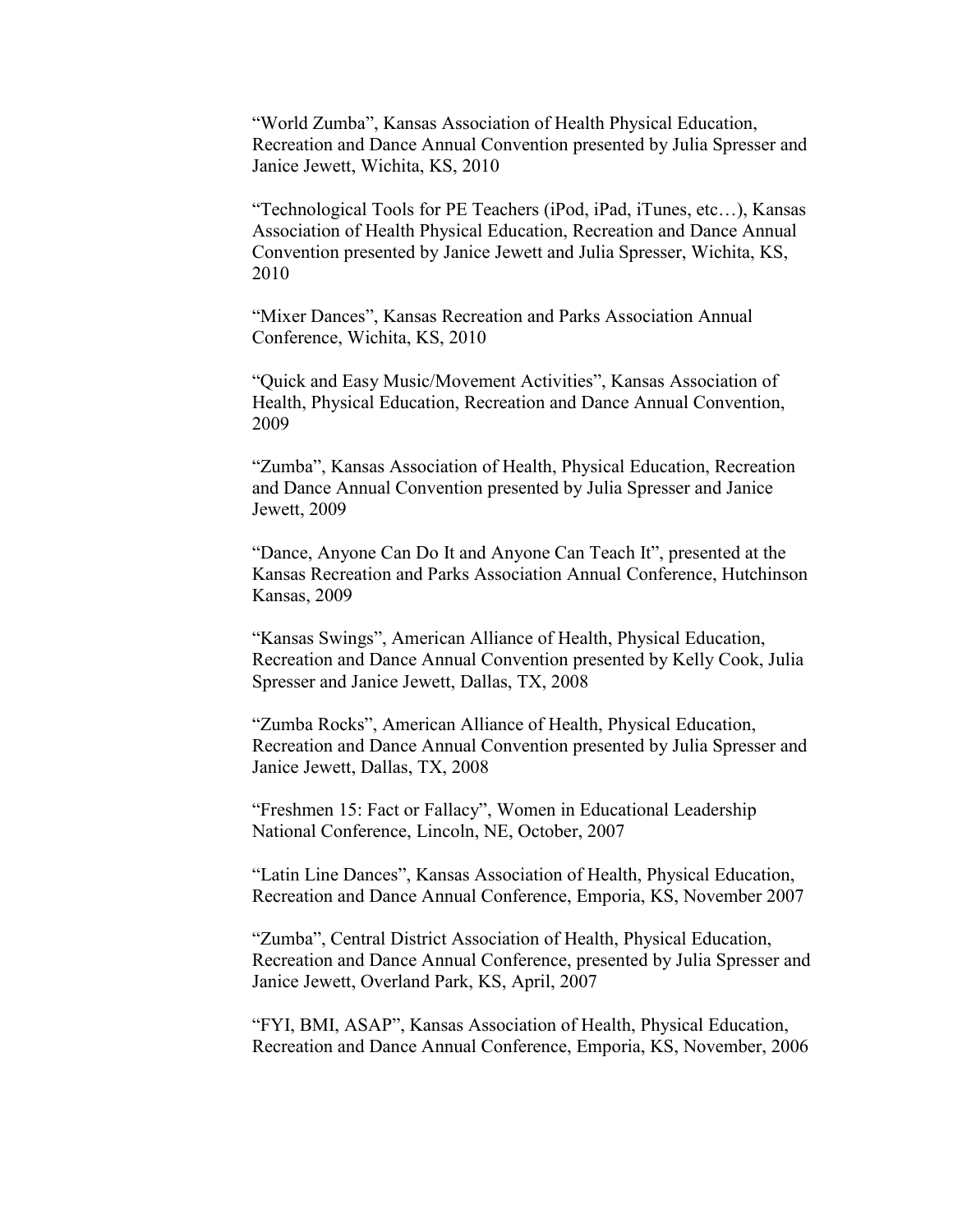"Combining Karaoke and Exercise", Kansas Association of Health, Physical Education, Recreation and Dance Annual Conference, Emporia, KS, November, 2006

"Connecting with Students, Staff and Faculty through Fitness Assessments", National Association of Kinesiology and Physical Educators in Higher Education Annual Conference, San Diego CA, Spring 2006

"Dance Connections", National Association of Kinesiology and Physical Educators in Higher Education Annual Conference, San Diego CA, Spring, 2006

"Motivate Your Employees and Clients to Exercise", Kansas Association of Recreation and Parks Annual Conference, Overland Park KS

"Dance Fitness", Kansas Association of Health, Physical Education, Recreation and Dance Annual Conference, November, 2005

"'Weigh' to Diet", Kansas State University County Extension Program, Presented in Parsons, KS, April, 2004

"Unique Line Dances", Kansas Association of Health, Physical Education, Recreation and Dance Convention, PSU, 2004

"How to Catch Your Breath When You're Losing Your Mind", Kansas Recreation and Parks Association Annual Convention, Lawrence, KS 2003

"Dance in the Parks", Kansas Recreation and Parks Association Annual Convention, Lawrence, KS, 2003

"Cha Cha Cha For All", Kansas Association of Health, Physical Education, Recreation and Dance Convention, Emporia, KS 2002

"Justifying What It's Worth", Kansas Recreation and Parks Association Annual Convention, 2001

"Realistic Expectations for Employment for Recreation Graduates", Kansas Recreation and Parks Association Annual Conference, Manhattan, KS, 2000

"Fitness and the Elderly" presented to Linn County Senior Center residents in Pleasanton, KS, 2000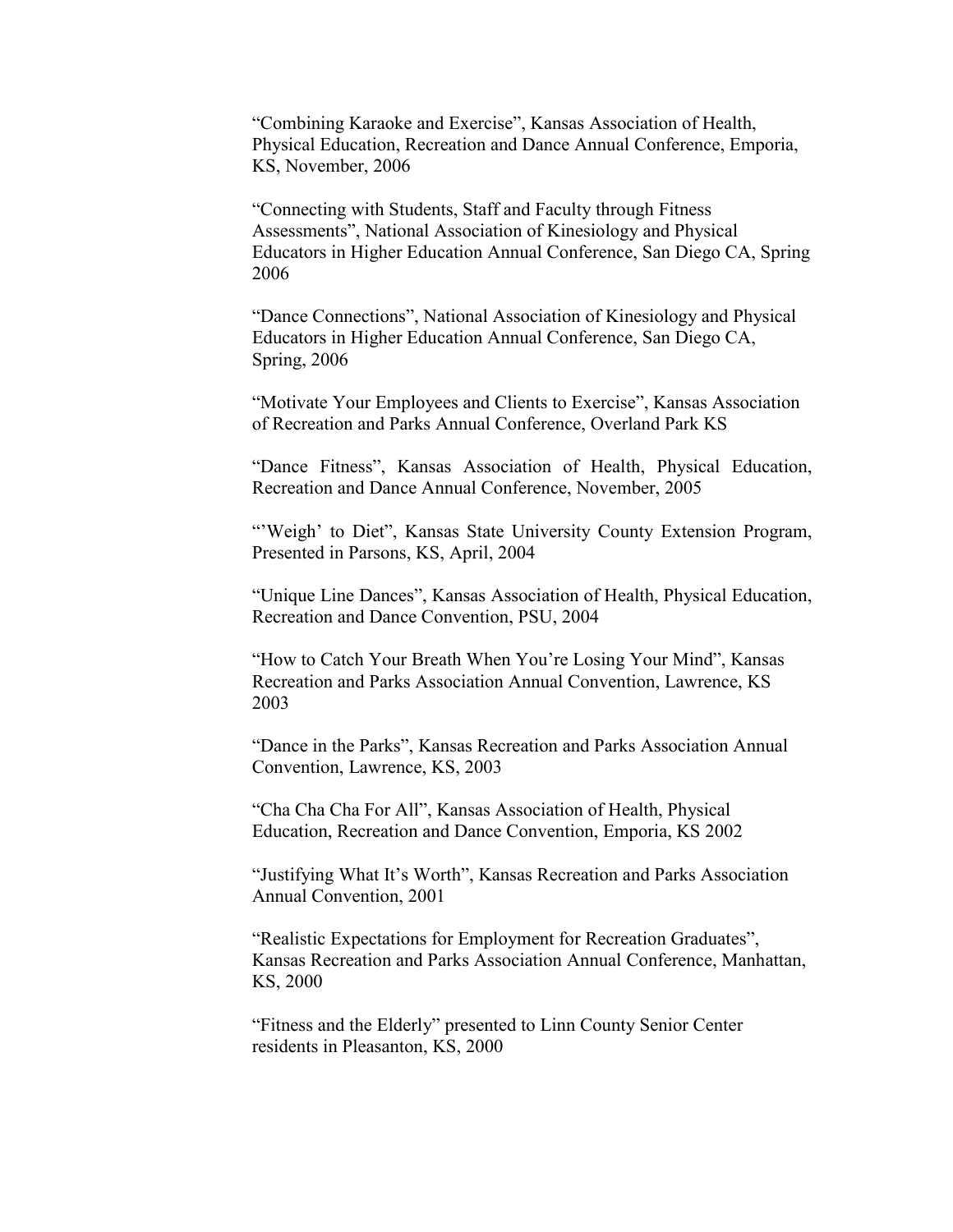"Parks and Recreation Role in Chronic Disease Awareness" presented to State of Kansas employees via videoconference, 1997

"Better Bench Workouts", Kansas Association of Health, Physical Education Recreation and Dance Convention, 1996

"The Surgeon General's Report on Physical Inactivity", Kansas Recreation and Parks Association Annual Convention, 1996

"Small Cities Facility Development", Kansas Recreation and Parks Association Annual Convention, 1995

"New Research in Aerobic Fitness", Kansas Recreation and Parks Association Fitness Workshop, Derby, KS, 1994

# **d. Honors and Awards**

Kansas Association of Health, Physical Education, Recreation and Dance Honor Award, 2018

Outstanding Advisor of the Year Award, Pittsburg State University, 2017

Kansas Association of Health, Physical Education, Recreation and Dance Service Award, 2011

Central District Association of Health, Physical Education, Recreation and Dance, Dance Educator of the Year Award, 2011

Outstanding Faculty of the Year Award, Pittsburg State University, 2011

Honorary Induction into Omicron Delta Kappa Honor Society, 2006

Recreation Professional of the Year Award, Kansas Association of Health, Physical Education, Recreation and Dance, 2004

Dance Instructor of the Year Award, Kansas Association of Health Physical Education Recreation and Dance, 1999

Recipient of the Marea Black Scholarship Award, 2003 to 2006

Nominee, PSU Outstanding Faculty of the Year Award, 2003 – 2005, 2012, 2017

National Youth Sports Program Most Improved Program of the Year Award, 1997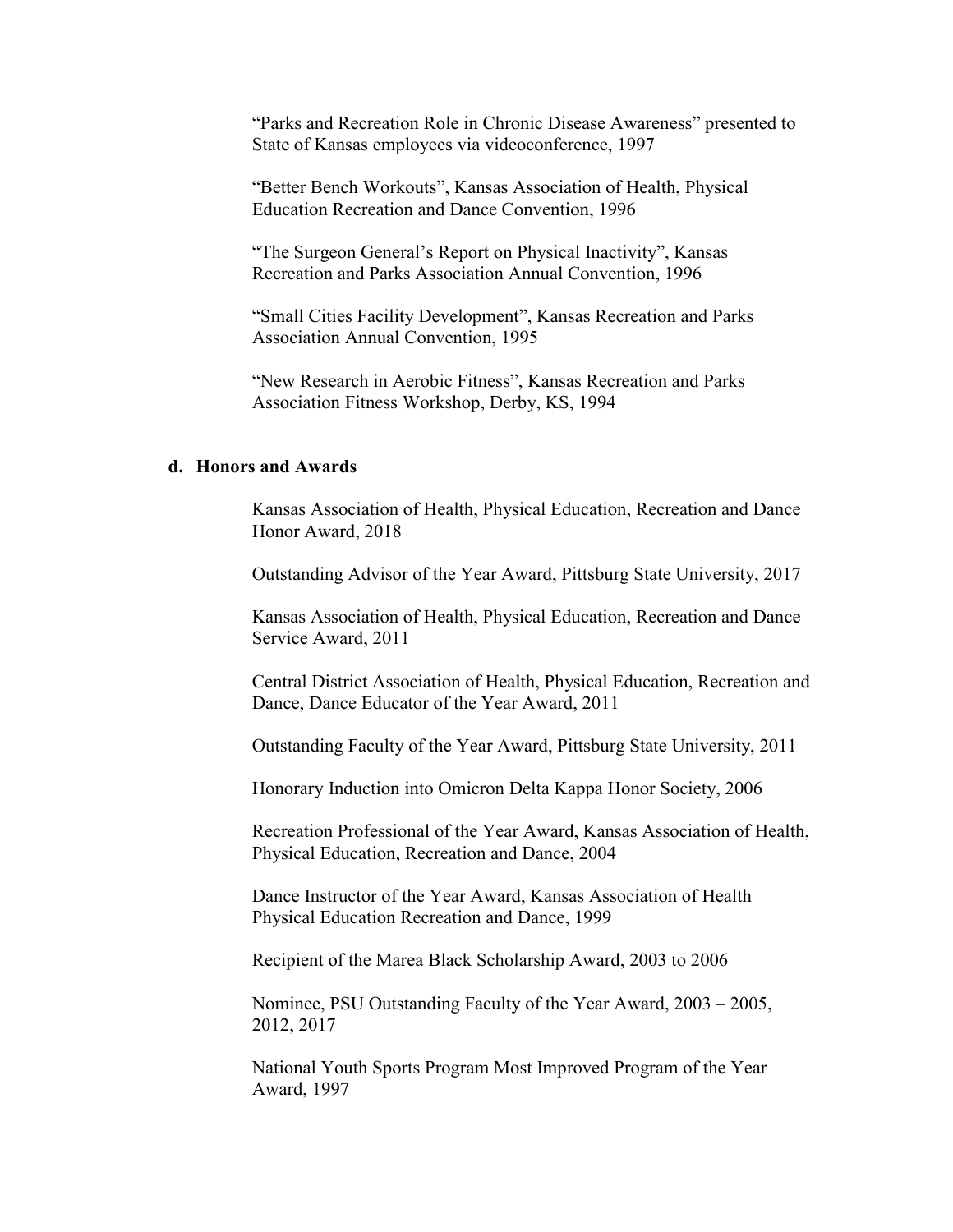Outstanding Faculty of the Year Award, Pittsburg State University, 1995

Partnership Award, Unified School District 250, 1992

Resolution for Performance, Lee's Summit Parks and Recreation Department, 1988

Outstanding Teaching Award, Graduate Assistant, Pittsburg State University, 1986

#### **Research and Scholarly Activities**

# **a. Research/Grants**

Research in the Classroom Grant Recipient, \$1000, 2018 and 2019

"Healthy Hometown Grants", Grant Reviewer and Chair, Kansas Recreation and Parks Association. Awarded \$15,000 annually, 2018 and 2019

Project Incentive Grant, Kansas Association of Health, Physical Education, Recreation and Dance, \$1500, 2018

"Shared Recreation Facilities in Kansas", Sabbatical Research, Spring, 2014

Community Foundation of Southeast Kansas Grant Recipient, Y Academy of Dance, 2014

Kansas Association of Health, Physical Education, Recreation and Dance Incentive Grant Recipient, \$2000, 2011

Youth Wellness Camp Grant through private donations totaling \$40,000, 2008

Multi-culturalism Grant, PSU, \$100 2002

PT3 Grant recipient of Personal Data Assistant, 2002

National Youth Sports Program Grant Co-author and Activity Director, \$600,000 1995-1999

United States Tennis Association Grant, \$1,500.00, National Youth Sports Program, 1999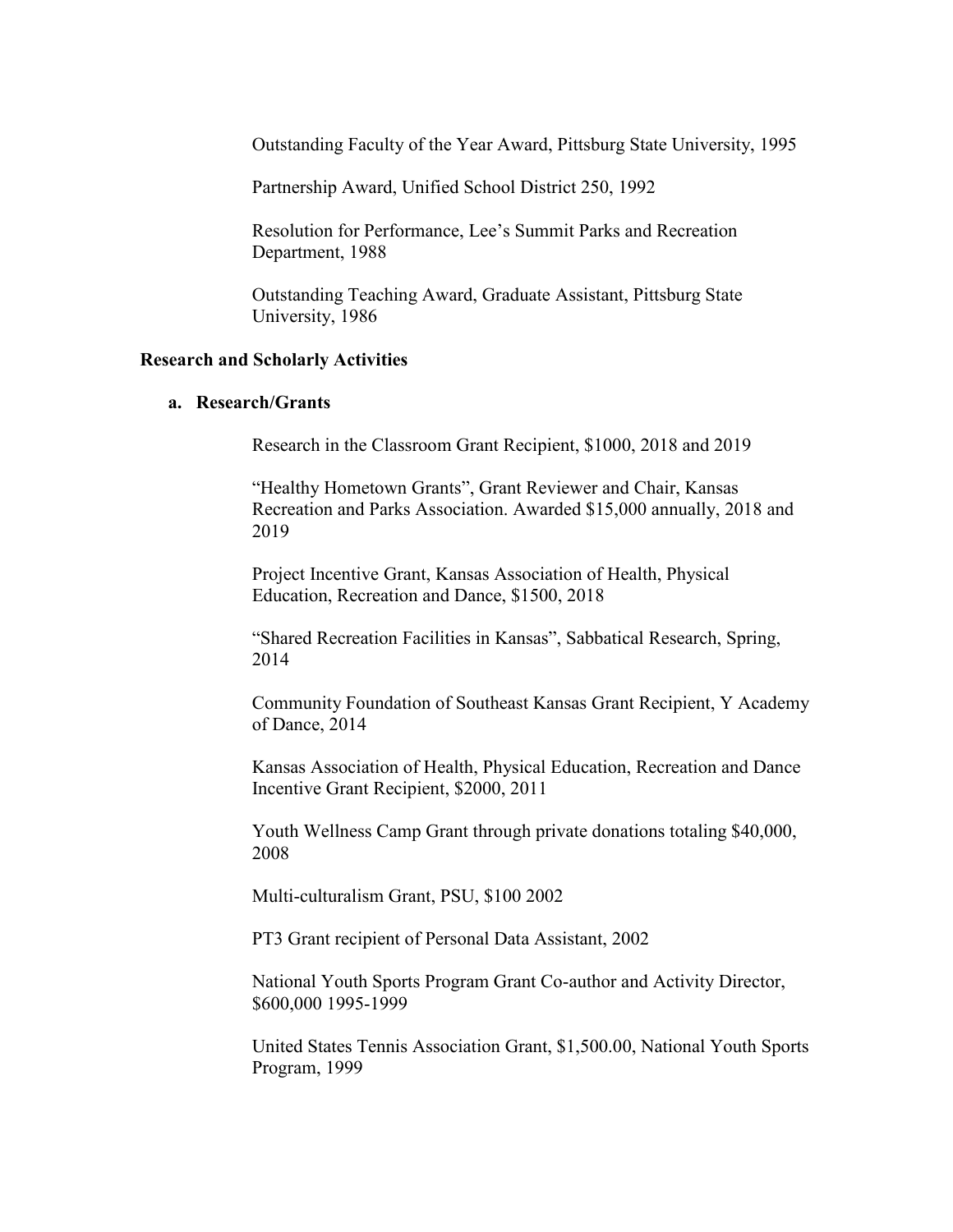Community Lakes Assistance Program, \$10,000, State of Kansas Wildlife and Parks Department, 1993

# **b. Publications**

"Shared Recreation Facilities in the State of Kansas", Kansas Recreation and Parks Journal, Fall 2014

"Let the PE Central Website Motivate You!", Kansas Association of Health Physical Education Recreation and Dance Journal, Volume 86, No. 1, Spring 2014

"Take Advantage of the Popularity of Dance! Unique Ideas for Incorporating Dance into Existing Programs and Facilities", Kansas Association of Health Physical Education Recreation and Dance Journal, Volume 84 No. 2, Fall 2012

"American College of Sports Medicine Complete Guide to Fitness and Health Book Review", Kansas Association of Health Physical Education Recreation and Dance Journal, Volume 84, no. 2, Fall 2012

"Use the Web to Find New Aerobic Choreography", Missouri Journal of Health, Physical Education, Recreation and Dance, Volume 20, 2010, with Julia Spresser

"Use the Web to Find New Aerobic Choreography, Kansas Association of Health Physical Education Recreation and Dance Journal with Julia Spresser, Volume 82 No. 1, Spring 2010

"If You Can March, You Can Merengue", Kansas Association of Health, Physical Education, Recreation and Dance, with Julia Spresser, 2009

"The Recreation Profession – Serving Others", Kansas Association of Health, Physical Education, Recreation and Dance with Julia Spresser, 2009

"Internet Research on a Multicultural Dance" Missouri Journal of Health, Physical Education, Recreation and Dance, with Julia Spresser, Volume 19, 2009

"Cumbia… the Dance of Slaves Researched Using Technology", Colorado Association for Health, Physical Education, Recreation and Dance District Journal with Julia Spresser, Volume 34, No. 1, Spring 2009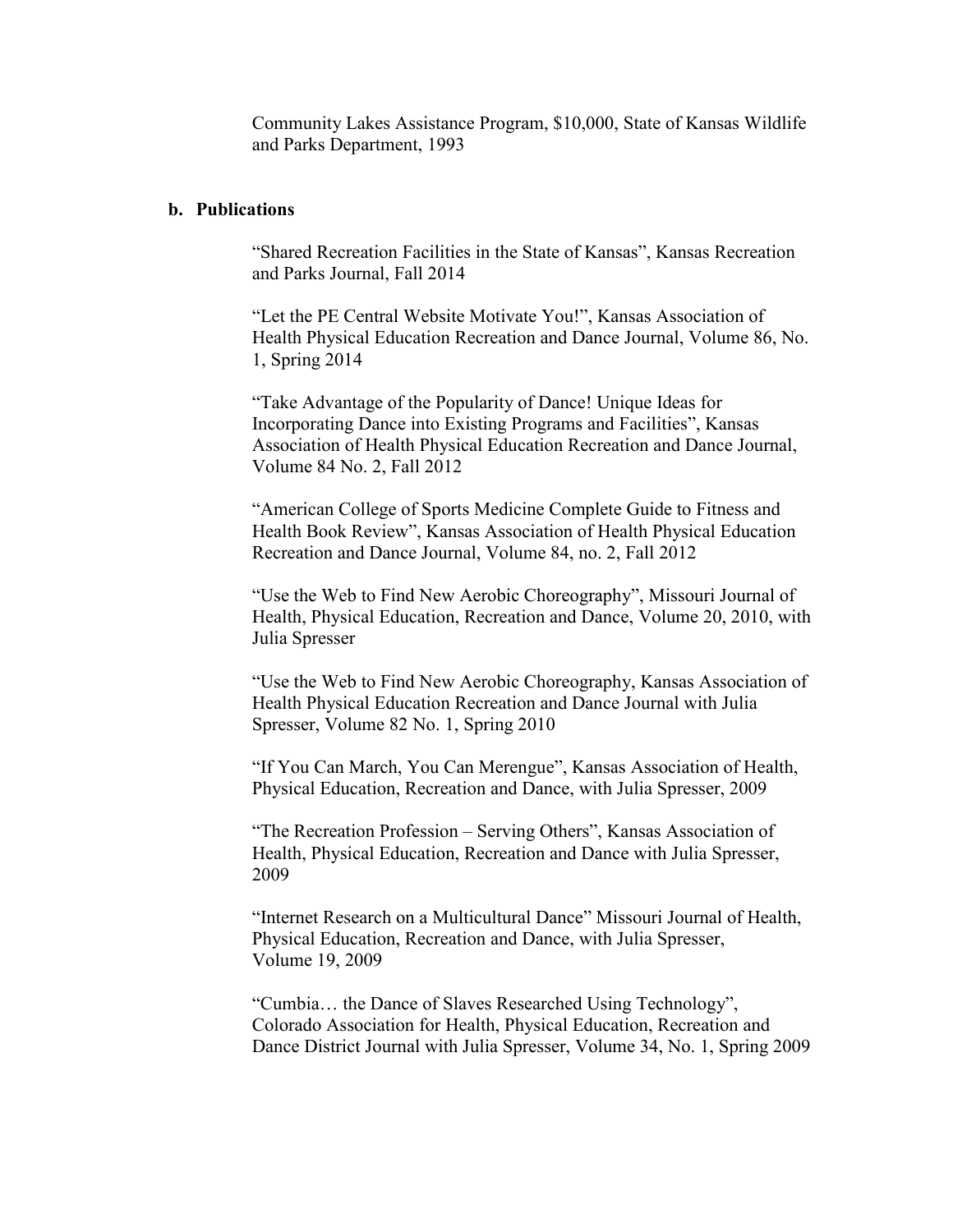"More than Books", Kansas Association of Health, Physical Education, Recreation and Dance Journal, 2008

"8 Simple Dance Instruction Techniques" published in the Kansas Association of Health, Physical Education, Recreation and Dance Journal, fall, 2007

"Fitness Assessments: Connecting with Students, Staff and Faculty", Published in the National Association of Kinesiology and Physical Educators in Higher Education Abstracts, Spring, 2006

"Dance Connections", Published in the National Association of Kinesiology and Physical Educators in Higher Education Abstracts, Spring, 2006

"Fitnessage", published in the Kansas Recreation and Parks Journal, Spring 2005

"Using the 2000 Census Data for Facility Planning", Kansas Association of Health, Physical Education, Recreation and Dance, Spring, 2002

"Aerobic Fitness Websites", Kansas Association of Health, Physical Education, Recreation and Dance, Spring, 2001

"Steps to Take in Getting that First Teaching Position in Health and Physical Education", Kansas Association of Health, Physical Education, Recreation and Dance, with Bill Stobart and Patrick Wempe, Spring, 2001

National Youth Sports Program Parent's Handbook, 1997

#### **c. Licenses, Registrations and/or Certificates**

| 2019 Quality Matters Certification |  |
|------------------------------------|--|
|------------------------------------|--|

- 2019 Master Advisor Certification, PSU
- 2010 Graduate of Leadership PSU
- 2009 BodPod Certified
- 2006 CITI Human Subjects Research Certified
- 1996 Certified Recreation Professional, National Recreation and Parks Association
- 1994 Certified Aerobic and Fitness Association of America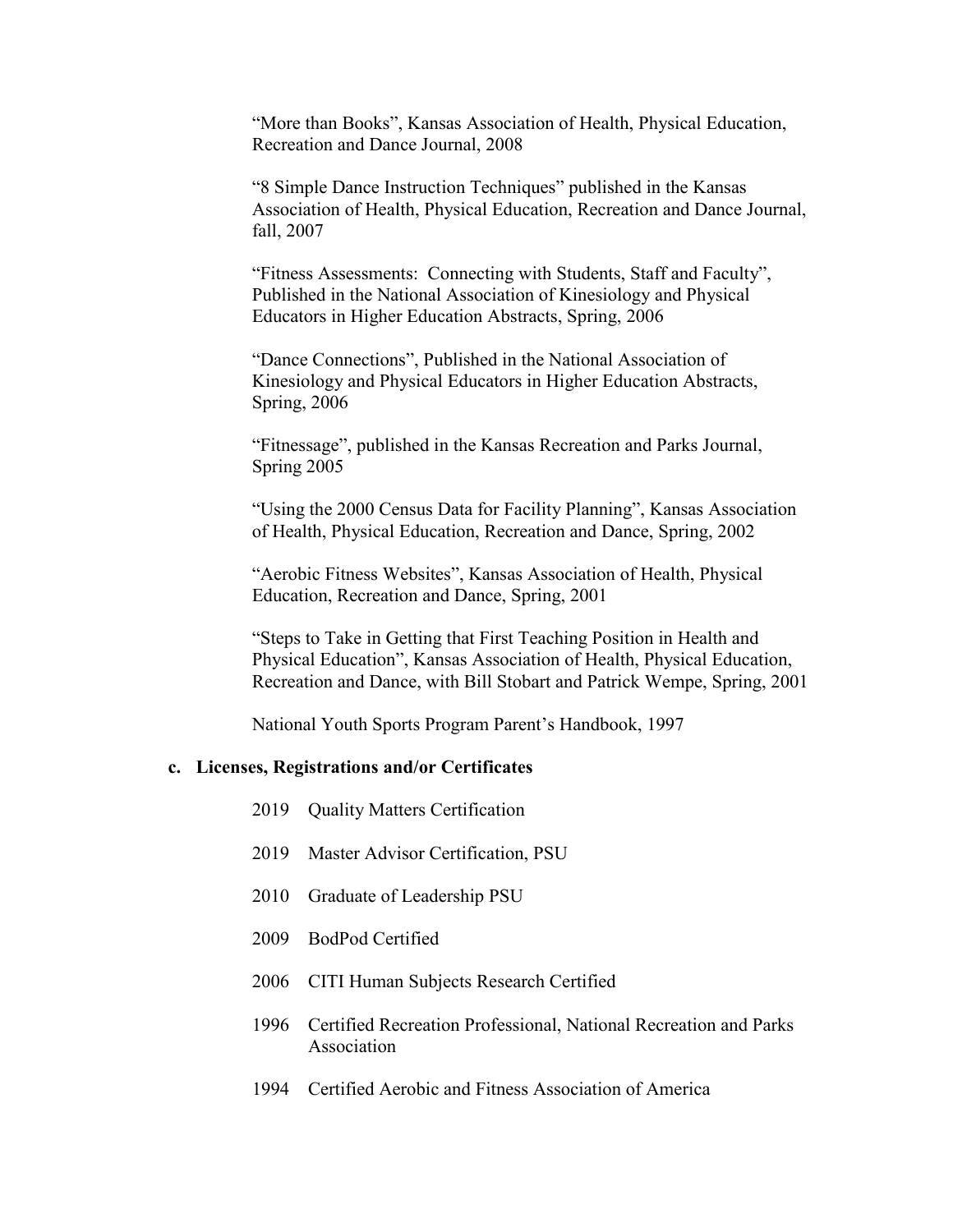- 1992 Graduate of Leadership Pittsburg
- 1988 Graduate of the National Recreation and Parks Association Revenue School

# **Institution Involvement**

## **a. Teaching**

| Management Strategies and Finance in Recreation,                                                                                                                                                                                                                                                                 |
|------------------------------------------------------------------------------------------------------------------------------------------------------------------------------------------------------------------------------------------------------------------------------------------------------------------|
| Recreation Program Design and Leadership,                                                                                                                                                                                                                                                                        |
| Western/Ballroom Dance,<br>Aerobic<br>Country                                                                                                                                                                                                                                                                    |
| Instructor Training Course, Lifetime Fitness                                                                                                                                                                                                                                                                     |
| Concepts, Freshmen Experience,<br>Fitness                                                                                                                                                                                                                                                                        |
| Management/Personal Training,<br>Dance                                                                                                                                                                                                                                                                           |
| Appreciation, Group Fitness Instruction, Dance                                                                                                                                                                                                                                                                   |
| Performance and Production                                                                                                                                                                                                                                                                                       |
| Finance and Marketing of Sport and Leisure<br>Services, Exercise Physiology, Physical Activities<br>for Classroom Wellness Workshop, Wedding Dance<br>Workshop, Group Fitness Instruction, Special<br>Investigations in HPER, Indoor Recess Workshop,<br>Wellness and Stress Management for Teachers<br>Workshop |
|                                                                                                                                                                                                                                                                                                                  |

#### **b. Advisement**

Currently advising 15 undergraduate recreation majors in the area of community and worksite wellness and 20 students seeking the minor/certificate in dance.

# c. **Institution Service**

University Department Academic Honors Committee, 2017- present

University Open Educational Resource Committee, 2017 – present

University Academic Honesty Committee, 2015 – present

University Undergraduate Curriculum Committee, 2019 - present

Faculty Senate President, 2016- 2017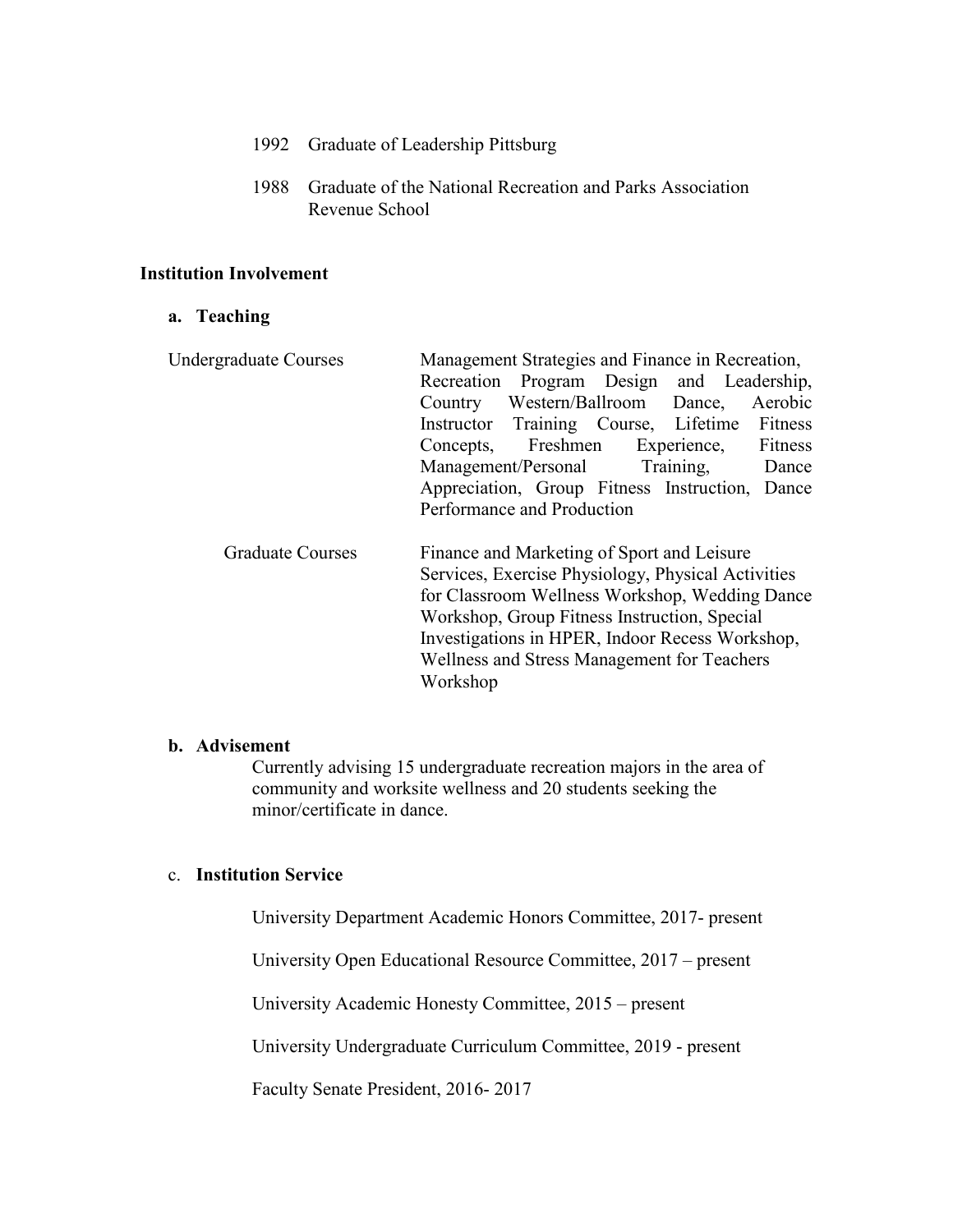University Legislative Council Member, 2016- 2017

Tuition Council Member, 2017

Center for the Arts Advisory Board Member, 2014 to 2018

University Strategic Planning Committee, 2013 to 2016

Undergraduate Curriculum Committee, Chair 2014 to 2015

Human Subjects Review Board Member, 2006 to 2016

Student Judicial Board Member, 2010 to present

Faculty Senate Executive Committee, 2010 to 2011

Faculty Senate Member, 2006 to 2018

PSU Department of Health, Human Performance and Recreation Assessment Committee, 2006 to present

College of Education Constitution Committee, Chairperson, 2007 and 2013

College of Education Curriculum Committee, 2007 and 2013

University Promotion Committee, 2013 to 2014 and 2017 to 2018

Search Committee Member for Provost, 2010

Search Committee for Development Director, 2007

Search Committee Member for Major Gift Officer, 2007

Search Committee Member for Director of the Student Recreation Center, 2007

Search Committee Member for Director of Major Gifts – Athletics, 2007

Alumni Association Awards Selection Committee Member, 2007

Faculty Advisor for PSU Dance Club, 2010 – present

Faculty Advisor for PSU Gorilla Games, 2010 - 2017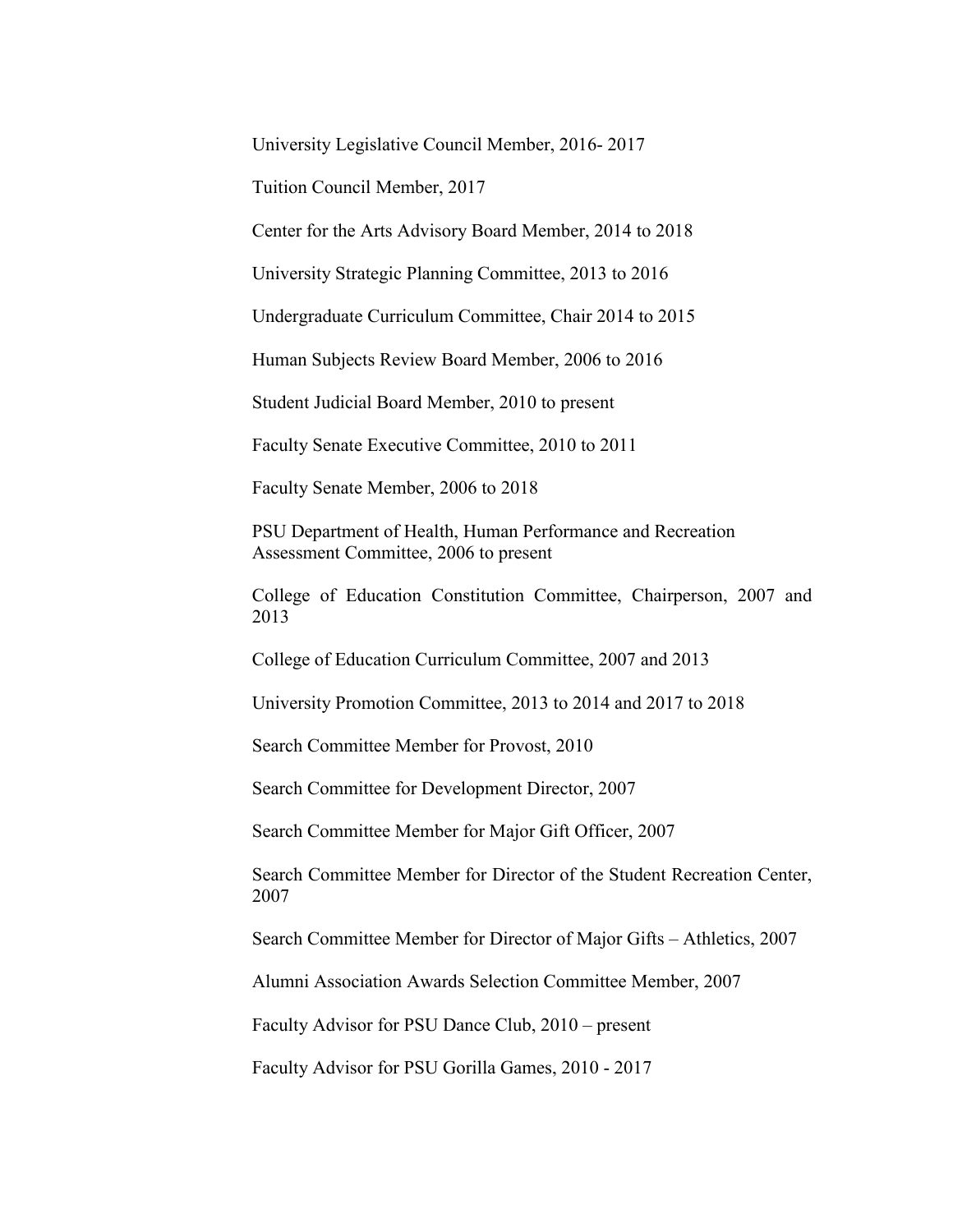PSU Department of Health, Human Performance and Recreation "Recreation Program Coordinator", 2008 to 2012

Gorilla Basic Training Committee (for employee wellness), 2007 to 2010

Gorilla Basic Training Instructor

College of Education Constitution Committee, 2006 to 2009

Freshmen Experience Gorilla Warm-up Committee, 1995 to 2007

Freshmen Experience Instructor, 1995 to 2007

PSU faculty Senate, Student Government Faculty Representative, 2001- 2002

College of Education Curriculum Committee, 2002

College of Education Planning Committee, 2000

Member of the Recreation Advisory Board for NRPA Recreation Accreditation, 1998 – present

Chairman, Freshmen Experience Opening Games Committee, 1996

HPER Club Advisor, Spring, 1996

Sponsor of the PSU Spirit Squad, 1994-1995

PSU Alumni Association Nominating Committee, 2000 and 2001

PSU Strategic Planning, Student transition Committee, 2000

#### **Community Service**

School Improvement Team, USD 250, 2002 to 2010

Board of Trustees, Pittsburg Public Library, 2004 to 2014

Secretary, Pittsburg Public Library Board of Trustees, 2005 to 2008

President, Pittsburg Public Library Board of Trustees, 2008 to 2011

Personal Actions to Health, Board Member, 1995 to 2015